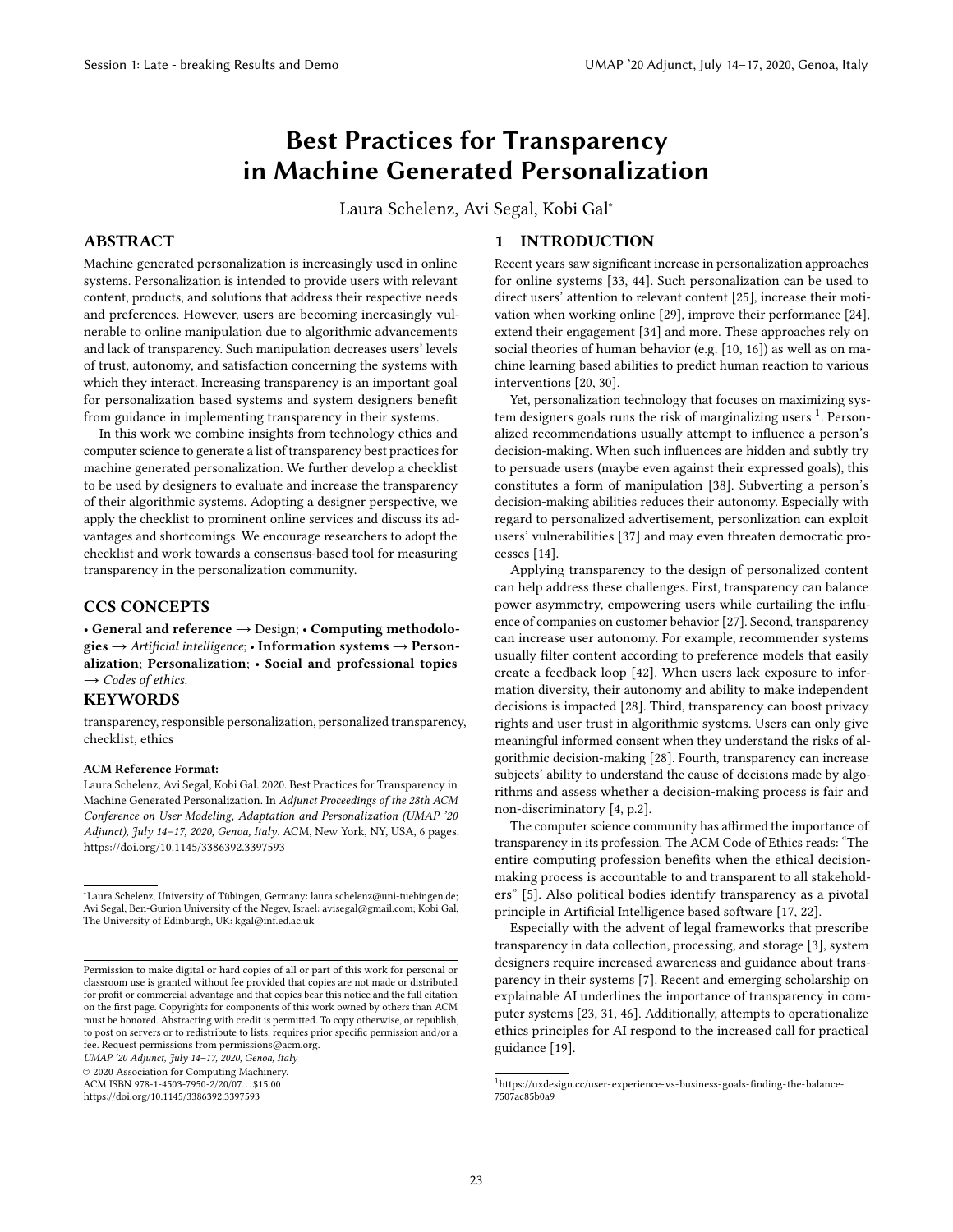We take a three step approach to developing best practices for transparency in machine generated personalization: 1) developing a new definition of transparency for algorithmic systems by drawing on prior art, 2) deriving best practices for the implementation of transparency in machine generated personalization, and 3) translating these best practices into questions for system designers to be used as a reflection and assessment tool. The outcome is an online checklist for open usage based on best practices which constitute ethical guidelines for system designers. The checklist can be used by systems designers to evaluate and operationalize transparency in their systems. It encourages (self-)reflection and an ongoing exchange with the personalization community towards ethically responsible personalization.

# 2 TRANSPARENCY DEFINITION

To generate a list of best practices, we began by asking: What is transparency in the context of AI systems? According to Turilli and Floridi [\[40\]](#page-5-27), transparency is not a principle of ethics per se, but a practice that can achieve ethics goals such as autonomy and accountability. Adopting this understanding, we investigated views on transparency from technology ethics, the philosophy of technology, computer sciences, as well as ethics guidelines and legal documents. This literature review and qualitative analysis of work on "transparency" allowed us to formulate the following definition for the computer science community:

Transparency is a practice of system design that centers on the disclosure of information to users, whereas this information should be understandable to the respective user and provide insights about the system. Specifically, the information disclosed should enable the user to understand why and how the system may produce or why and how it has produced a certain outcome (e.g. why a user received a certain personalized recommendation).

The first important component of transparency is the notion that the user of a system must be able to comprehend the information disclosed to them. According to Chromnik et al. [\[13\]](#page-5-28), transparency is an enabling condition for the user to "understand the cause of a decision." Ananny and Crawford [\[8\]](#page-5-29) describe transparency as a form of "seeing" an actor-network. Transparency then means not merely looking inside a system but across systems, and explaining a model as it interacts with other actors in an algorithmic system [\[8\]](#page-5-29). Floridi et al. [\[17\]](#page-5-19) understand transparency as explainability, whereas explainability incorporates both intelligibility (being able to grasp how a model works) and accountability (understanding who is responsible for it). Following Vakarelov and Rogerson [\[41\]](#page-5-30), transparency means communication of information under two conditions: information must be a) sufficient and b) accessible, i.e. the user must be able to comprehend and act upon the information. According to the GDPR [\[3\]](#page-5-21), information about data collection and processing must be provided in "clear and plain language and it should not contain unfair terms" [\[3,](#page-5-21) p. 8]. Here, we can see how transparency is a relational practice. Whether the information provided is transparent depends on the individual user or data subject, their cognitive abilities, their language skills, and epistemic conditions [\[41\]](#page-5-30).

Another crucial element of transparency is information disclosure about deliberation or decision-making processes. The IEEE Guideline for "Ethically Aligned Design" states that transparency

means the possibility to ascertain why a certain decision was made [\[1\]](#page-5-31). For Turilli and Floridi [\[40\]](#page-5-27), disclosing information refers to communication about the deliberation process because it reveals the values that guide organizations in their everyday practices and illustrate how they make decisions. Hence, the disclosure of the dataset may be less relevant than the actual factors (such as inferences made from the data) that inform a model and its effects on users [\[39\]](#page-5-32). Also Zerilli et al. [\[45\]](#page-5-33) argue that, similar to explanations in human decision-making, a system should reveal factors in decision-making and how they are weighted. Dahl [\[15\]](#page-5-34) even argues that it is not necessary to reveal the inner working of a model but to provide key details about how the results came about, e.g. offering expert testimony about how the system usually works. Burrell [\[12\]](#page-5-35) suggests that reducing opacity of classifications means "exposing some of the logic of this classification."

Finally, there can be an element of participation in transparency. The user is expected to assess the system with regard to its trustworthiness based on the information that is disclosed. Furthermore, the user may become active in choosing between different models, i.e. different options of personalization [\[35\]](#page-5-36). The user is thus becoming involved in the process of transparency.

## 3 TRANSPARENCY BEST PRACTICES

From our definition of transparency, we derived nine principles of transparency for responsible personalization with particular relevance ascribed to three practices. These practices reflect the three core elements of transparency: information provided must be understandable to users, information must be disclosed about why and how a model reaches a certain outcome, and users should have a say in personalization processes. The best practices further reflect additional needs for information about the data collection processes, the composition of datasets, the functionality of a model, the responsibilities for the model or system, and how the model may interact with other models across algorithmic systems. The best practices are necessarily generic, which allows system designers in the personalization community to adapt them to their context.

Table [1](#page-2-0) shows the list of the best practices as well as the sources on which these practices build. It also identifies the relevant system architecture components for each best practice based on the Input-Processing-Output architecture model [\[9\]](#page-5-37). We extend this architecture with a "Control" component to represent the control given to the user over the system's personalization behavior. We define user control as the possibility of users to interact with the system to adjust elements thereof to their respective needs and preferences. It is important that users not only "feel" that they have control because this can put them at risk of exploitation. If users think that they have control, they might feel encouraged to share more data [\[39\]](#page-5-32). Possible misuse of transparency measures and the potential abuse of our approach are addressed in the discussion.

#### 4 CHECKLIST

Based on the definition and best practices, we have defined a checklist for system designers to assess the transparency of machine generated personalization. The checklist codifies transparency practices as developed in the previous section. For instance, practice number 3 requires "disclosing relevant and detailed information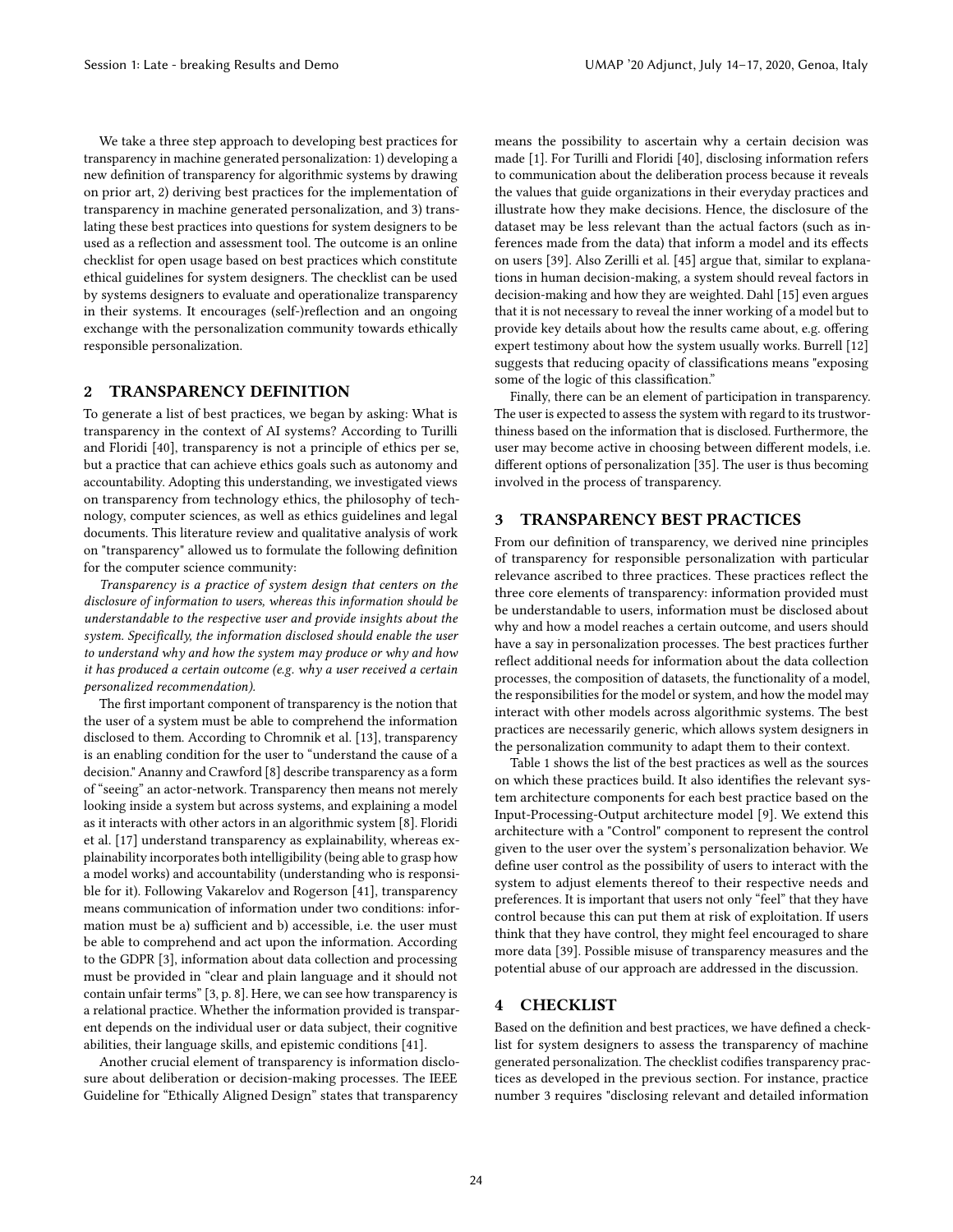<span id="page-2-0"></span>

| No.              | Component          | Description of transparency standard                                     | <b>Sources</b>                     |
|------------------|--------------------|--------------------------------------------------------------------------|------------------------------------|
| 1                | Input, Processing, | Disclosing accessible and actionable information, meaning that the user  | [3, 41]                            |
|                  | Output, Control    | can comprehend and act upon the information                              |                                    |
| $\boldsymbol{2}$ | Input, Processing  | Disclosing relevant and detailed information about data collection and   | [3, 5, 11]                         |
|                  |                    | processing; notification about the data collected for personalization,   |                                    |
|                  |                    | information about pre-processing and possible biases in the dataset      |                                    |
| 3                | Processing         | Disclosing relevant and detailed information about the goals of the      | [1, 4, 12, 13, 17, 36, 39, 40, 45] |
|                  |                    | designer/system, the reasoning of a system, the factors and criteria     |                                    |
|                  |                    | used (potentially also how they are weighted), as well as the inferences |                                    |
|                  |                    | made to reach an algorithmic decision                                    |                                    |
| $\overline{4}$   | Processing         | If possible, providing expert testimony (e.g. by a member of the design  | $[15]$                             |
|                  |                    | team) about how a system works and reaches a certain outcome             |                                    |
| 5                | Processing         | If possible, disclosing information about how a model may affect the     | [8]                                |
|                  |                    | user and how it may interact with other models across systems            |                                    |
| 6                | Output             | Disclosing that a machine is communicating with the user and not a       | $[2]$                              |
|                  |                    | real person                                                              |                                    |
| 7                | Output             | Disclosing information about those responsible for the model (e.g. name  | $[17]$                             |
|                  |                    | of the company or designer)                                              |                                    |
| 8                | Control            | Proposing alternative choices for user interaction with the system, e.g. | $[35]$                             |
|                  |                    | different options for personalization                                    |                                    |
| 9                | Control            | Providing the user with opportunities to adjust personalization or spec- | $[21]$                             |
|                  |                    | ify their goals as these goals are expected to drive personalization     |                                    |

Table 1: Transparency Best Practices for Machine Generated Personalization

about the goals of the designer/system." We reframed this best practice into a question and asked at the top of the checklist: "Does the system inform the user about the purpose of personalization?" In this fashion, we formulated checklist questions for all the Input, Processing, Output and Control best practices identified in Table [1.](#page-2-0) In this process, we prioritize some best practices that were overwhelmingly affirmed by the literature. We note the qualitative nature of our methodology and expect future work to extend our approach to a consensus-based tool for measuring transparency in the personalization community.

The resulting checklist is presented at Table [2.](#page-3-0) The checklist's web version is given at: <http://tiny.cc/evxckz>.

The checklist includes a total of 23 questions. After filling it online, the system designer can download a PDF file with their responses. They can also print an empty copy of the checklist to be filled offline if needed. We note that the checklist is supplied as an assessment tool for system designers, enabling them to identify areas in their systems which suffer from lack of transparency. Ideally, a system designer has implemented transparency so that they can check yes for every question. However, the goal should not be to score high on the checklist but rather to honestly reflect and decide on priorities and next steps.

# 5 CASE STUDY: APPLYING THE CHECKLIST

We performed an initial application of the proposed checklist as a reflective and assessment tool for the following online services that use personalization: Facebook, Netflix, YouTube, Spotify, and Amazon. For each of these destinations, we took a system designer's point of view, and asked "(how) are the transparency elements from the checklist supported on this particular site?". For this assessment we adopted the checklist and examined the above web services using one of the authors account on these sites. Specifically, we checked the information available to registered users on the sites including the privacy policy, the legal terms and conditions and other information that is shared with the user and covers any of the checklist elements. We answered each checklist question for each site with a "yes", "no" or "partial" reply.

To conduct a preliminary comparison between the different sites and between the different sections of the checklist for each site, we then computed the percentage of "Yes" and "Partial" replies for each checklist section. For each checklist question, we gave a "Yes" reply a value of 1 and a "Partial" reply a value of 0.5. We then summed these values for each section and divided it by the total number of questions in the corresponding section. Figure [1](#page-4-0) presents the result of this comparison. We discuss these results in the next section.

# 6 DISCUSSION

The major advantage of the transparency checklist is that it helps system designers understand where they are strong on transparency and where improvements are needed. Looking at Figure [1,](#page-4-0) we notice that existing online systems primarily focus on realizing transparency in the "Input" category, i.e. with regard to data collection and the handling of user data. They are particularly weak in providing information about why and how models bring about certain personalization ("Processing"). They also lack participatory elements such as offering the user different options of personalization or allowing the user to supply feedback ("Control").

This trend to follow best practices of data or "Input" transparency may be attributable to the rise of data protection laws such as the GDPR. System designers so far pay less attention to transparency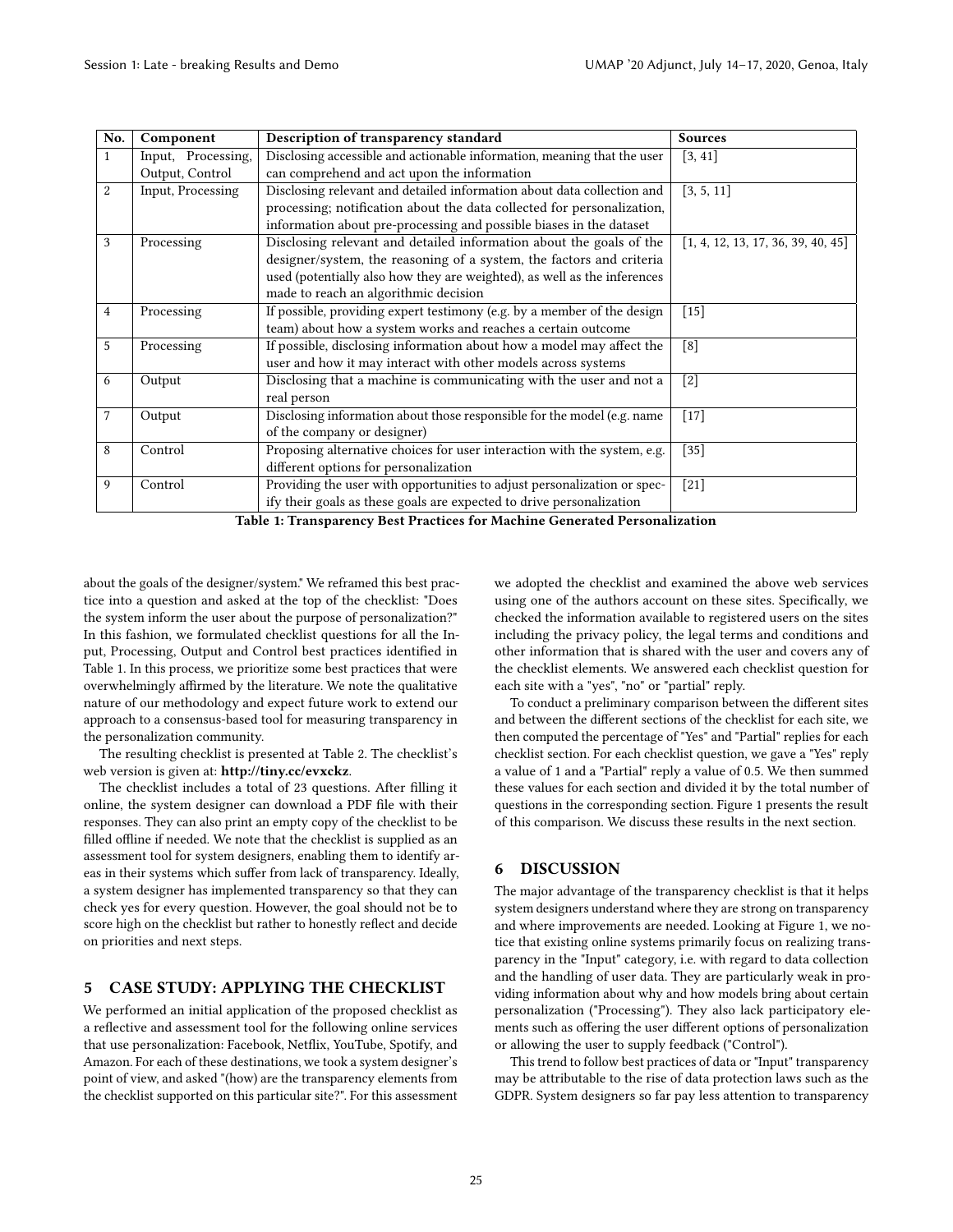<span id="page-3-0"></span>

| General:                                                                                                                      |  |  |  |
|-------------------------------------------------------------------------------------------------------------------------------|--|--|--|
| Does the system inform the user about the purpose of personalization?                                                         |  |  |  |
| Does the system inform the user who developed the technology and is liable in cases of wrongdoing?                            |  |  |  |
| Does the system inform the user about their rights under data protection law?                                                 |  |  |  |
| Does the system inform the user about possible risks of engaging with the system?                                             |  |  |  |
| Input:                                                                                                                        |  |  |  |
| Have users given informed consent about the collection, processing, and storage of their data?                                |  |  |  |
| Does the system inform the user about the fact that data is collected for personalization?                                    |  |  |  |
| Does the system inform the user about which data is collected to produce personalized content for them?                       |  |  |  |
| Does the system inform the user about pre-processing done with the data collected for personalization purposes?               |  |  |  |
| Does the system inform the user if their data is used and shared beyond the goals of personalization?                         |  |  |  |
| Processing:                                                                                                                   |  |  |  |
| Does the system inform the user about the kind of data that is processed to create a certain personalized item?               |  |  |  |
| Does the system explain to the user why they are receiving a certain personalization?                                         |  |  |  |
| Does the system inform the user about the behavioral models underlying the personalization system?                            |  |  |  |
| Does the system inform the user about possible constraints of the model such that may result from pre-processing or biases in |  |  |  |
| the dataset?                                                                                                                  |  |  |  |
| Output:                                                                                                                       |  |  |  |
| Does the system present information to the user in a location where they can notice it and access it easily?                  |  |  |  |
| Does the system provide information to the user in a comprehensible way and can they act upon this information?               |  |  |  |
| Does the system provide the user with information in a clear and simple language that avoids technical terms?                 |  |  |  |
| Does the system make it clear to the user that they interact with a machine?                                                  |  |  |  |
| Control:                                                                                                                      |  |  |  |
| Does the system provide the user with the opportunity to specify their goals which are then used for personalization?         |  |  |  |
| Does the system provide the user with different options as to the personalized content they receive?                          |  |  |  |
| Does the system provide the user with opt-in and opt-out options (e.g. for data collection)?                                  |  |  |  |
| If applicable, can the user adjust frequency and timing of personalized content?                                              |  |  |  |
| Does the user have a say in which data or models are used for personalization?                                                |  |  |  |
| Does the system encourage the user to give feedback and express their opinion about the personalization mechanisms used       |  |  |  |
| (type, frequency, duration, etc.)?                                                                                            |  |  |  |

Table 2: Transparency Checklist

about the reasoning and underlying logic of personalization. This is a severe shortcoming as ethics literature clearly identifies the need to disclose information about how a certain outcome (personalization) emerged. We suspect that transparency about the reasoning of a system will gain relevance in the future. In fact, there is an ongoing debate whether the GDPR even provides a legal right to receive an explanation for algorithmic decision-making [\[43\]](#page-5-42).

Literature also points to the need for user control to fulfill transparency [\[35\]](#page-5-36). Our application of the checklist points to significant shortcomings in existing systems in the realm of "user control." As a system designer, having applied the checklist and seen some blind spots, one would now be able to make a deliberate decision about whether to increase user control in one's own system.

For instance, being responsible for the personalization systems in Figure [1,](#page-4-0) designers might want to invest in transparency with regard to the how and why of personalized recommendations. The reasoning behind personalized recommendations may not be clear to the user. Did the services factor age, gender, frequency of engagement, previous likes and shares in other social media platforms? What assumptions were made about the user that motivated the designers to present them a certain option? How does the social network of the user affect the recommendations they receive?

Information about these questions and others can help users make autonomous decisions about their usage and consumption. It is possible that some users want to explore content beyond their age group to broaden their perspectives. Similarly, some users may not agree with gender-based recommendations and thus, information about how gender factors into personalized content may encourage them to explore the service for higher diversity. Paired with the opportunity to provide feedback and adjust the system's personalization behavior (user control), transparency practices enable a deeper and more meaningful engagement with the service at hand. Users can thus grasp how a system behavior affects their personal choices and can better adjust this behavior for their needs.

As with many practices, transparency has limits. Providing information does not guarantee that we understand a model, e.g. due to lack of resources, human capital [\[28\]](#page-5-16), and basic digital or technical literacy [\[12\]](#page-5-35). Disclosing information can also confuse users rather than adding to clarity [\[8\]](#page-5-29). A particular concern here is that systems may provide scores of information that cannot be processed by users and that may encourage trust without increasing user autonomy and control. Transparency may further clash with important ethics principles such as privacy. Full disclosure of input or output data may put users at risk of being re-identified. Other concerns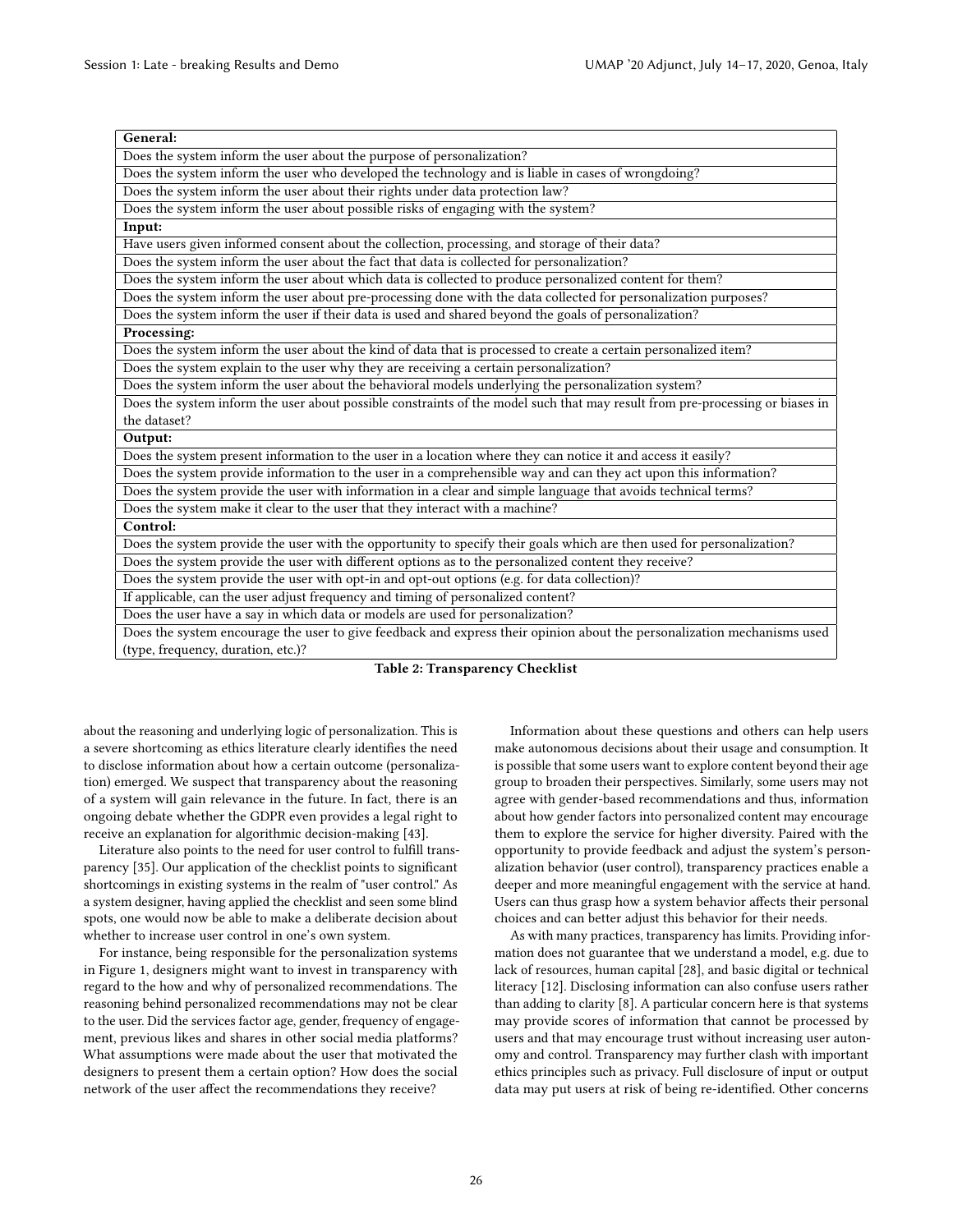

#### <span id="page-4-0"></span>**Checklist Results for Online Services**

#### Figure 1: Preliminary checklist, online sites: Y-axis is the percentage of positive and partial replies in each checklist section

are protecting business interests (e.g. proprietary information) as well as using transparency to "game the system," i.e. users which manipulate their input data to receive the desired outcome [\[27\]](#page-5-14). These limitations also put a checklist in perspective as the level of transparency depends on the unique use case. A checklist further may be misused to prove compliance with transparency best practices without meaningfully changing practices.

Another significant issue concerns the relationship of information to the user. Transparency is a relational practice: the same information may make something transparent to one group or individual but not to others [\[41\]](#page-5-30). It follows that transparency must be configured to the individual user. In fact, we may need a personalization technology to fulfill the transparency best practices for machine generated personalizaion [\[26,](#page-5-43) [32\]](#page-5-44). A relational approach to transparency best practices also requires considering the implications of networks on personalization outcomes. How is a user affected by other users' behavioral patterns? How can we disclose information beyond individual personalization without violating users' privacy?

Finally, while an ethics perspective promotes user control and meaningful transparency, it is not certain that users desire transparency and control. From privacy research, we know that users claim privacy to be an important issue for them but rarely take steps to protect their data ("privacy paradox") [\[18\]](#page-5-45). Similar dynamics may apply to transparency. Nevertheless, users should have the opportunity to take advantage of transparency. System designers then have an ethical responsibility to implement transparency best practices.

# 7 CONCLUSION AND FUTURE WORK

In this work, we developed a transparency definition, best practices, and a checklist for system designers to better implement transparency in machine generated personalization. We applied the checklist to prominent online services that use personalization and found that systems lack transparency with regard to "processing" and "user control." System designers may want to spend more time explaining why and how their systems reach a certain outcome (personalization) and provide more options for users to adjust personalization. In this context, we note that transparency is a relational practice and information should be personalized to ensure that diverse users understand the disclosed information.

While we propose a first transparency and user control checklist, we recognize that it may be amended in the future. Ideally, the items in the checklist should be discussed by experts in the field and present a consensus of the personalization community [\[6\]](#page-5-46). We encourage system designers to provide feedback on the checklist, and suggest the organization of workshops to develop tangible design solutions that implement transparency in personalization. Finally, more conceptual work on transparency and related concepts such as understandability, explainability, controllability, and accountability can help advance the discourse on responsible personalization.

# 8 ACKNOWLEDGEMENTS

This project has received funding from the European Union's Horizon 2020 WeNet project (https://www.internetofus.eu/) under grant agreement No 823783. The authors would like to kindly thank PD Dr. Jessica Heesen for her valuable comments on draft versions of the paper.